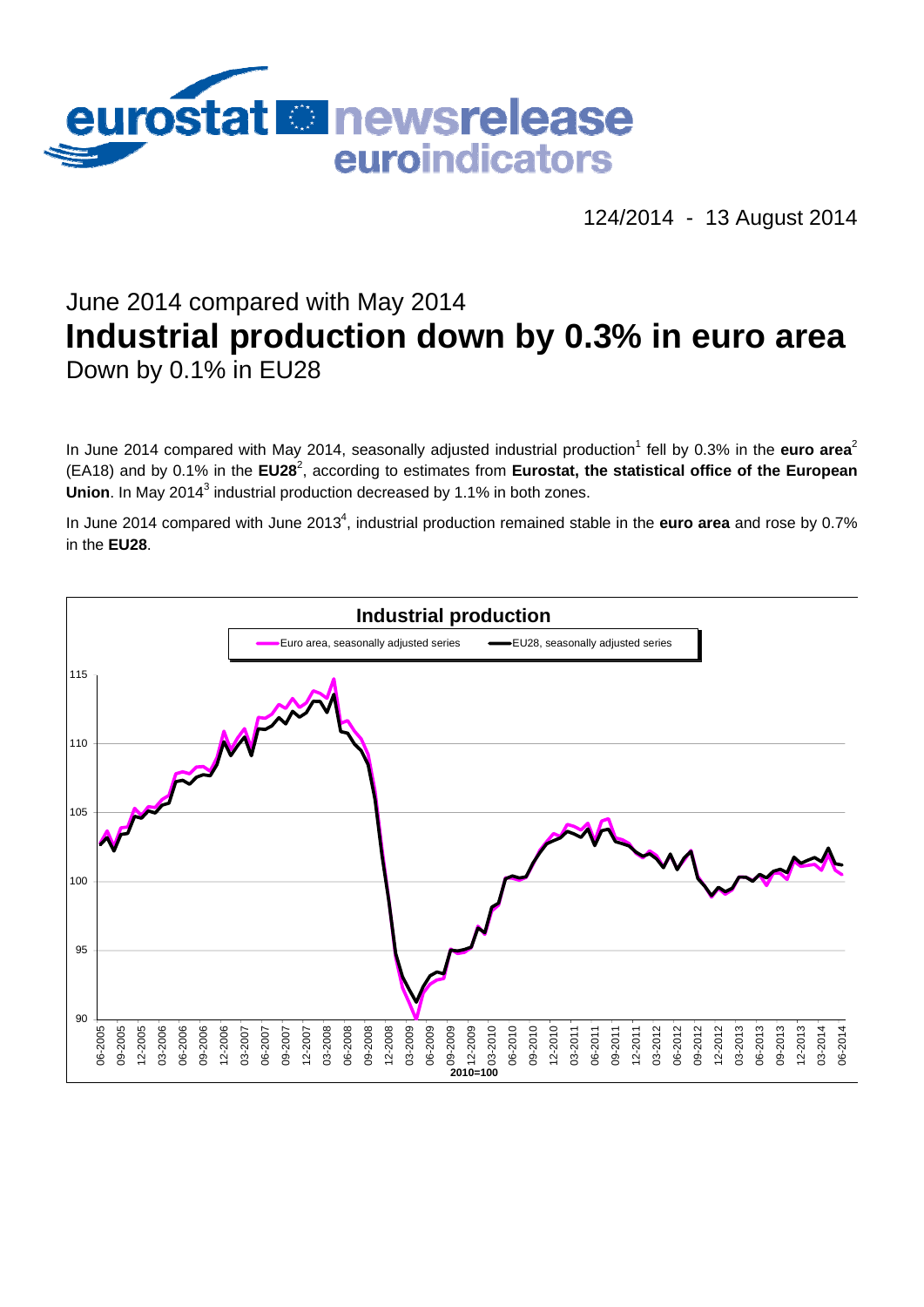## **Monthly comparison by main industrial grouping and by Member State**

The decrease of 0.3% in industrial production in the **euro area** in June 2014, compared with May 2014, is due to production of non-durable consumer goods falling by 1.9% and energy by 0.7%. Capital goods remained stable, while intermediate goods rose by 0.4% and durable consumer goods by 2.3%.

In the **EU28**, the decrease of 0.1% is due to non-durable consumer goods falling by 1.4% and energy by 0.6%, while capital goods increased by 0.2%, intermediate goods by 0.4% and durable consumer goods by 1.8%.

The largest decreases in industrial production were registered in **Ireland** (-16.5%), the **Netherlands** (-3.0%) and **Lithuania** (-2.7%), and the highest increases in **Malta** (+5.2%), **Denmark** (+2.4%) and **Hungary** (+1.8%).

## **Annual comparison by main industrial grouping and by Member State**

The stable industrial production in the **euro area** in June 2014, compared with June 2013, is due to production of non-durable consumer goods rising by 1.7% and intermediate goods by 0.2%, while capital goods fell by 0.1%, durable consumer goods by 1.8% and energy by 3.4%.

In the **EU28**, the increase of 0.7% is due to production of non-durable consumer goods rising by 1.5%, intermediate goods by 1.1% and capital goods by 0.8%, while durable consumer goods fell by 0.4% and energy by 2.9%.

The highest increases in industrial production were registered in **Hungary** (+11.3%), **Romania** (+9.9%) and **Slovakia** (+7.5%), and the largest decreases in **Greece** (-6.9%), **Malta** (-3.8%) and **Latvia** (-2.0%).

1. The index of industrial production measures the evolution of the volume of production for industry excluding construction, based on data adjusted for working day and seasonal effects. Seasonally adjusted euro area and EU series are calculated by aggregating the seasonally adjusted national data. Eurostat carries out the seasonal adjustment of the data for those countries that do not adjust their data for seasonal effects. Missing observations from Member States for recent months are estimated for the calculation of the euro area and the EU.

The weights of the Member States in the EU and euro area aggregates can be found at:

<https://circabc.europa.eu/w/browse/5e6d1e48-056c-4c6a-8278-3ab138bcf575>

See file: EU-28\_EA-18\_NEWS\_RELEASE\_WEIGHTINGS\_2010

More detailed data can be found in the short-term statistics database on the Eurostat website:

[http://epp.eurostat.ec.europa.eu/portal/page/portal/short\\_term\\_business\\_statistics/data/database](http://epp.eurostat.ec.europa.eu/portal/page/portal/short_term_business_statistics/data/database) 

2. The euro area (EA18) includes Belgium, Germany, Estonia, Ireland, Greece, Spain, France, Italy, Cyprus, Latvia, Luxembourg, Malta, the Netherlands, Austria, Portugal, Slovenia, Slovakia and Finland. The European Union (EU28) includes Belgium, Bulgaria, the Czech Republic, Denmark, Germany, Estonia, Ireland, Greece, Spain, France, Croatia, Italy, Cyprus, Latvia, Lithuania, Luxembourg, Hungary, Malta, the Netherlands, Austria, Poland, Portugal, Romania, Slovenia, Slovakia, Finland, Sweden and the United Kingdom.

The tables also include Norway.

3. Data of previous months have been revised compared to those issued in the News Release 109/2014 of 14 July 2014. The monthly growth rates for May 2014 remain unchanged at -1.1% in both zones. The annual growth rates have been revised from +0.5% to +0.6% for the EA18 and from +1.1% to +1.2% for the EU28.

4. Based on data adjusted for working days.

Issued by: **Eurostat Press Office** 

For further information on data:

**Tim ALLEN Tel: +352-4301-33 444 eurostat-pressoffice@ec.europa.eu** 

**Liselott ÖHMAN Tel: +352-4301-32 800 liselott.oehman@ec.europa.eu** 

Eurostat news releases on the internet: **http://ec.europa.eu/eurostat**  Selected Principal European Economic Indicators: **http://ec.europa.eu/eurostat/euroindicators**  Follow Eurostat on Twitter: **[http://twitter.com/EU\\_Eurostat](http://twitter.com/EU_Eurostat)**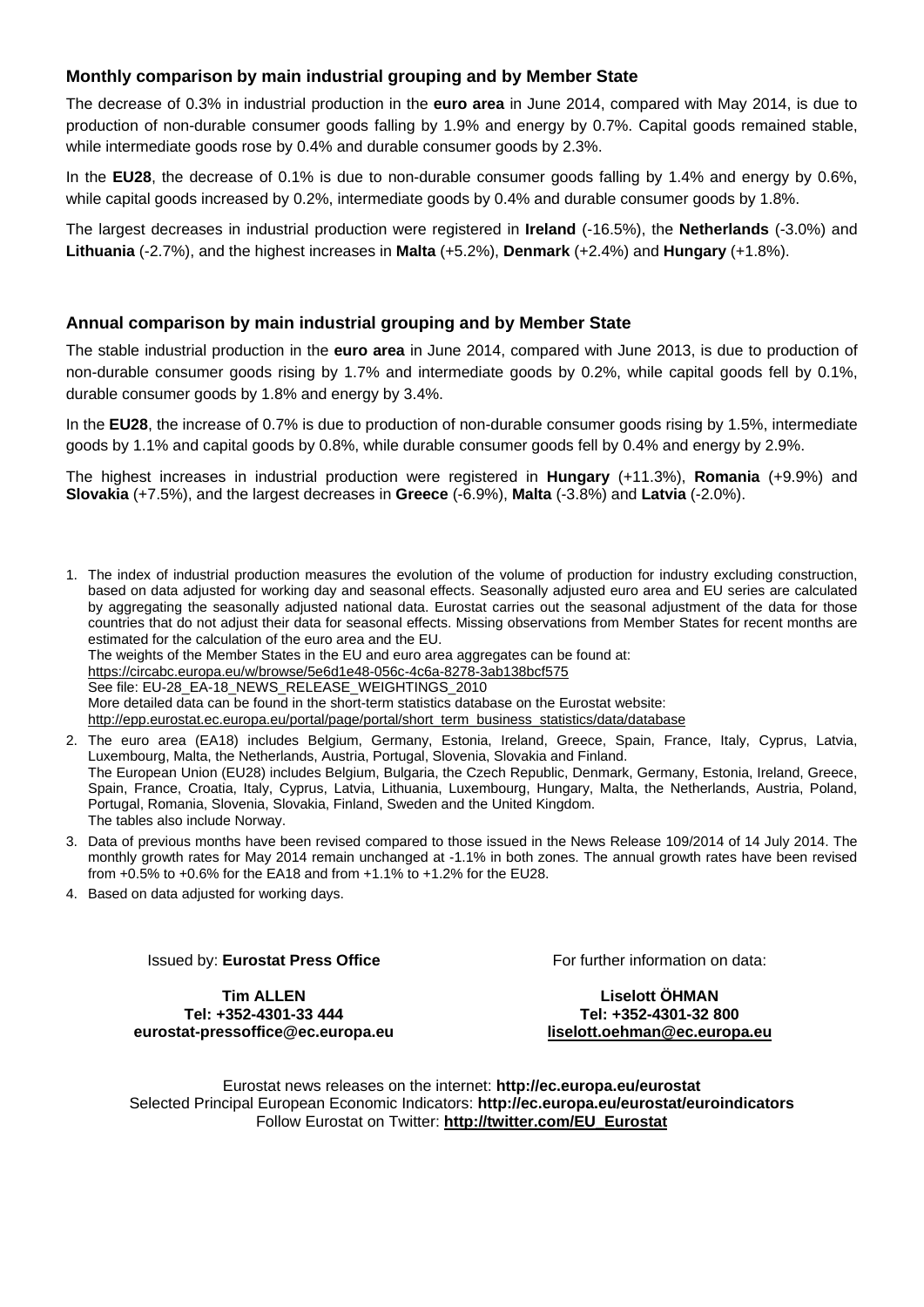## **Industrial production**

% change compared with previous month\*

|                            | $Jan-14$ | Feb-14 | Mar-14 | Apr-14 | $May-14$ | $Jun-14$ |
|----------------------------|----------|--------|--------|--------|----------|----------|
| <b>EA18</b>                |          |        |        |        |          |          |
| Total industry             | 0.1      | 0.1    | $-0.4$ | 1.1    | $-1.1$   | $-0.3$   |
| Intermediate goods         | 0.3      | 0.2    | $-0.7$ | 0.5    | $-2.0$   | 0.4      |
| Energy                     | $-1.3$   | $-2.5$ | 0.6    | 1.3    | 2.9      | $-0.7$   |
| Capital goods              | 0.6      | $-0.1$ | $-0.7$ | 0.5    | $-1.0$   | 0.0      |
| Durable consumer goods     | $-0.1$   | 1.3    | 0.0    | $-0.3$ | $-2.5$   | 2.3      |
| Non-durable consumer goods | $-0.1$   | 1.5    | $-0.7$ | 3.6    | $-1.8$   | $-1.9$   |
| <b>EU28</b>                |          |        |        |        |          |          |
| <b>Total industry</b>      | 0.2      | 0.2    | $-0.3$ | 1.0    | $-1.1$   | $-0.1$   |
| Intermediate goods         | 0.8      | 0.1    | $-0.5$ | 0.6    | $-1.9$   | 0.4      |
| Energy                     | $-1.1$   | $-2.0$ | 0.3    | 1.1    | 2.1      | $-0.6$   |
| Capital goods              | 0.9      | 0.1    | $-0.6$ | 0.8    | $-1.3$   | 0.2      |
| Durable consumer goods     | 1.3      | 1.0    | $-0.3$ | 0.2    | $-2.1$   | 1.8      |
| Non-durable consumer goods | $-0.5$   | 1.6    | $-0.3$ | 2.5    | $-1.6$   | $-1.4$   |

| <b>Total industry</b> | <b>Jan-14</b> | Feb-14 | Mar-14 | Apr-14 | May-14 | <b>Jun-14</b> |
|-----------------------|---------------|--------|--------|--------|--------|---------------|
| <b>EA18</b>           | 0.1           | 0.1    | $-0.4$ | 1.1    | $-1.1$ | $-0.3$        |
| <b>EU28</b>           | 0.2           | 0.2    | $-0.3$ | 1.0    | $-1.1$ | $-0.1$        |
| <b>Belgium</b>        | $-0.7$        | 0.4    | $-0.6$ | 1.8    | $-0.3$ |               |
| <b>Bulgaria</b>       | 1.8           | $-0.1$ | $-1.5$ | 0.2    | $-1.2$ | $-1.3$        |
| <b>Czech Republic</b> | $-0.4$        | 1.4    | 0.3    | 1.0    | $-1.5$ | 0.1           |
| <b>Denmark</b>        | 0.5           | 0.4    | 2.1    | $-0.1$ | $-2.2$ | 2.4           |
| Germany               | 0.1           | 0.0    | $-0.2$ | 0.2    | $-1.5$ | 0.2           |
| <b>Estonia</b>        | 4.0           | $-1.8$ | 2.0    | 2.2    | 0.9    | $-1.2$        |
| <b>Ireland</b>        | 1.4           | 6.3    | 1.2    | 16.9   | $-2.5$ | $-16.5$       |
| Greece                | $-1.6$        | 1.0    | $-2.7$ | 1.7    | $-0.4$ | $-1.2$        |
| Spain                 | 0.0           | 0.7    | $-0.6$ | 1.5    | $-0.8$ | $-0.8$        |
| <b>France</b>         | $-0.6$        | 0.3    | $-0.4$ | $-0.1$ | $-1.3$ | $1.4$         |
| Croatia               | 5.4           | $-2.8$ | 1.2    | $-2.9$ | 0.0    | $-1.1$        |
| Italy                 | 1.1           | $-0.5$ | $-0.3$ | 0.5    | $-1.2$ | 0.9           |
| <b>Cyprus</b>         | $-0.5$        | 1.2    | 0.3    | $-1.1$ | $-1.0$ |               |
| Latvia                | $-2.9$        | 1.0    | 0.2    | 2.3    | 0.1    | $-1.3$        |
| Lithuania             | $-2.6$        | 2.3    | $-3.5$ | 5.3    | 1.8    | $-2.7$        |
| Luxembourg            | $-5.4$        | 3.5    | $-2.2$ | 2.6    | $-0.7$ |               |
| Hungary               | 3.4           | 1.2    | 0.6    | 2.3    | $-0.6$ | 1.8           |
| <b>Malta</b>          | $-3.6$        | 4.6    | 2.1    | $-7.4$ | $-0.4$ | $5.2$         |
| <b>Netherlands</b>    | $-1.8$        | $-1.3$ | $-1.1$ | 3.7    | 2.2    | $-3.0$        |
| <b>Austria</b>        | 3.5           | $-1.6$ | $-2.2$ | 1.3    | $-1.6$ |               |
| Poland                | 2.4           | $-1.0$ | 0.4    | 0.7    | $-1.7$ | 0.4           |
| Portugal              | 0.5           | $-0.4$ | $-4.2$ | 6.7    | $-3.2$ | $-1.2$        |
| Romania               | 3.2           | $-0.8$ | 1.2    | $-1.0$ | 2.7    | $-0.7$        |
| Slovenia              | $-1.1$        | $-0.5$ | 2.1    | 0.1    | $-0.3$ | $1.2$         |
| Slovakia              | 1.1           | 0.6    | $-0.1$ | 0.6    | 0.6    | 0.6           |
| <b>Finland</b>        | $-3.4$        | 0.1    | 1.0    | $-0.1$ | $-0.3$ | 0.3           |
| <b>Sweden</b>         | $-0.3$        | 1.2    | $-2.4$ | 1.5    | $-3.2$ | $1.4$         |
| <b>United Kingdom</b> | $-0.2$        | 0.9    | 0.1    | 0.3    | $-0.6$ | 0.3           |
| Norway                | 1.2           | 0.7    | 2.1    | $-0.4$ | $-6.0$ | 5.7           |

\* Working day and seasonally adjusted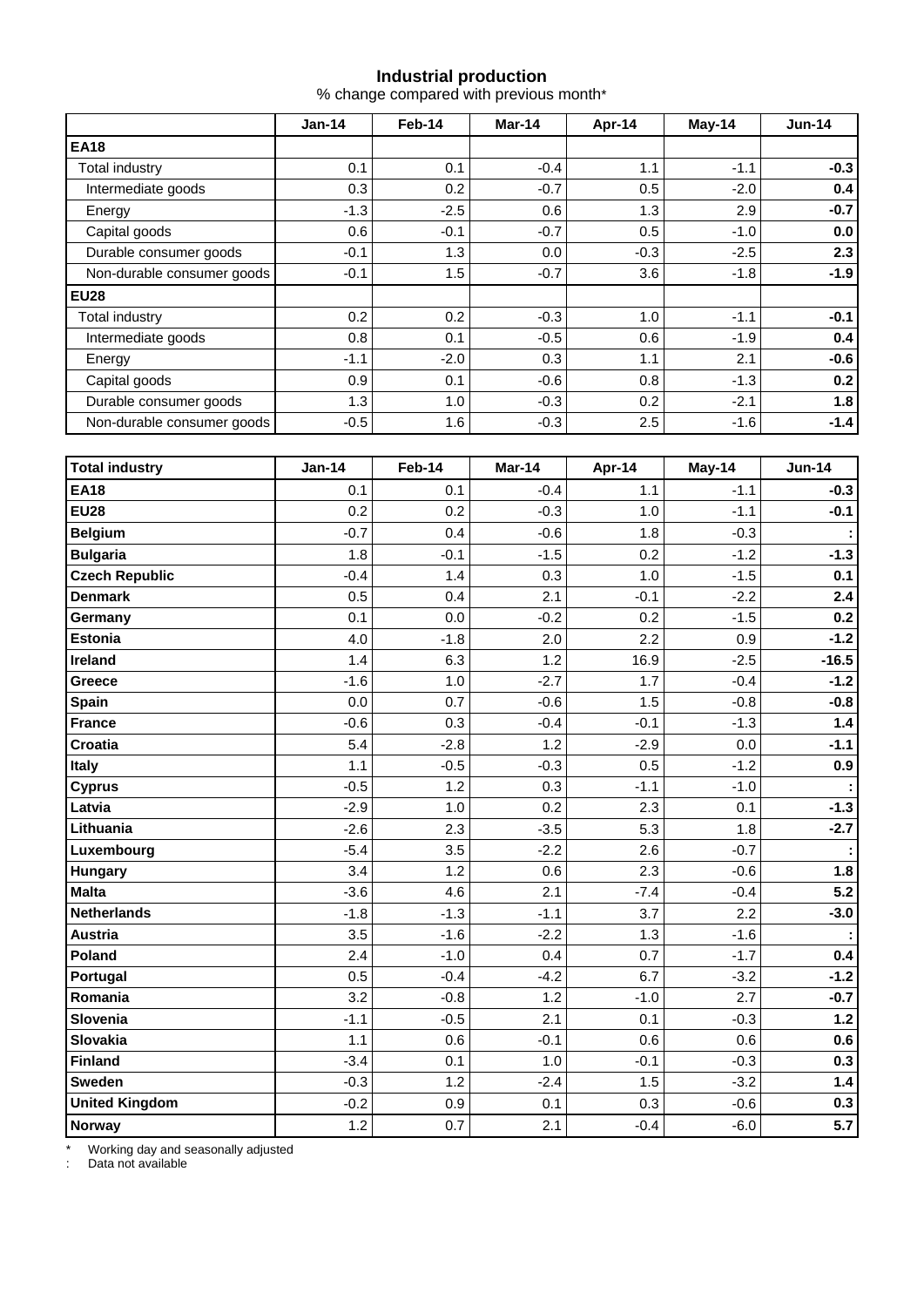#### **Industrial production**

% change compared with same month of the previous year\*

|                            | $Jan-14$ | Feb-14           | Mar-14  | Apr-14 | $May-14$ | $Jun-14$ |
|----------------------------|----------|------------------|---------|--------|----------|----------|
| <b>EA18</b>                |          |                  |         |        |          |          |
| <b>Total industry</b>      | 1.8      | 1.9              | 0.3     | 1.8    | 0.6      | 0.0      |
| Intermediate goods         | 3.2      | 3.8              | 2.7     | 3.4    | 0.2      | 0.2      |
| Energy                     | $-5.5$   | $-9.7$           | $-12.2$ | $-7.7$ | $-3.3$   | $-3.4$   |
| Capital goods              | 5.6      | 4.3              | 2.7     | 1.0    | 1.2      | $-0.1$   |
| Durable consumer goods     | $-0.1$   | 0.4              | $-0.9$  | 0.3    | $-1.1$   | $-1.8$   |
| Non-durable consumer goods | 0.3      | 4.3              | 2.4     | 6.9    | 3.0      | 1.7      |
| <b>EU28</b>                |          |                  |         |        |          |          |
| Total industry             | 2.0      | 2.2              | 0.8     | 2.4    | 1.2      | 0.7      |
| Intermediate goods         | 4.4      | 4.3              | 3.3     | 4.4    | 1.2      | 1.1      |
| Energy                     | $-5.2$   | $-8.2$           | $-10.4$ | $-6.6$ | $-3.0$   | $-2.9$   |
| Capital goods              | 5.3      | 4.6              | 2.9     | 2.2    | 2.1      | 0.8      |
| Durable consumer goods     | 1.2      | $2.2\phantom{0}$ | $-0.3$  | 1.3    | 0.2      | $-0.4$   |
| Non-durable consumer goods | $-0.2$   | 3.9              | 2.6     | 5.6    | 2.7      | 1.5      |

| <b>Total industry</b> | <b>Jan-14</b> | Feb-14 | Mar-14  | Apr-14  | May-14  | <b>Jun-14</b> |
|-----------------------|---------------|--------|---------|---------|---------|---------------|
| <b>EA18</b>           | 1.8           | 1.9    | 0.3     | 1.8     | 0.6     | $0.0\,$       |
| <b>EU28</b>           | 2.0           | 2.2    | 0.8     | 2.4     | 1.2     | 0.7           |
| <b>Belgium</b>        | 4.7           | 8.8    | $-0.7$  | 8.2     | 5.3     |               |
| <b>Bulgaria</b>       | 2.5           | 5.9    | 3.6     | 3.7     | 5.0     | 0.6           |
| <b>Czech Republic</b> | 5.5           | 6.2    | 6.9     | 9.2     | 5.0     | 5.6           |
| <b>Denmark</b>        | $-3.5$        | 0.0    | $-0.2$  | 0.3     | $-0.6$  | 3.5           |
| Germany               | 4.1           | 3.4    | 1.7     | 1.3     | 1.4     | $-0.4$        |
| <b>Estonia</b>        | $-1.6$        | 0.3    | $-2.2$  | 3.6     | 2.2     | 1.0           |
| <b>Ireland</b>        | 3.5           | 13.0   | 11.3    | 33.8    | 27.0    | 5.3           |
| Greece                | $-2.9$        | 0.4    | $-4.8$  | $-3.8$  | $-0.9$  | $-6.9$        |
| Spain                 | 1.2           | 2.9    | 0.6     | 4.4     | 2.5     | 0.5           |
| <b>France</b>         | $-0.9$        | $-0.7$ | $-0.5$  | $-1.9$  | $-3.9$  | 0.0           |
| Croatia               | 2.1           | 1.6    | 0.6     | 0.7     | 1.3     | $-1.7$        |
| Italy                 | 1.3           | 0.4    | $-0.1$  | 1.5     | $-1.7$  | 0.4           |
| <b>Cyprus</b>         | $-6.1$        | $-1.5$ | $-0.1$  | $-4.7$  | $-2.8$  |               |
| Latvia                | $-5.3$        | $-1.4$ | $-1.6$  | 1.6     | $-0.2$  | $-2.0$        |
| Lithuania             | $-7.6$        | $-2.2$ | $-10.1$ | 0.2     | 10.7    | 2.9           |
| Luxembourg            | 4.8           | 9.5    | 8.3     | 9.1     | 9.5     |               |
| Hungary               | 6.4           | 8.1    | 8.3     | 9.7     | 10.1    | 11.3          |
| <b>Malta</b>          | $-15.1$       | $-2.6$ | $-1.6$  | $-12.6$ | $-12.4$ | $-3.8$        |
| <b>Netherlands</b>    | $-4.6$        | $-7.0$ | $-9.5$  | $-2.6$  | $-1.6$  | $-1.1$        |
| <b>Austria</b>        | 5.2           | 4.2    | 0.5     | 0.9     | $-0.8$  |               |
| Poland                | 6.5           | 5.3    | 5.5     | 5.6     | 2.1     | $1.7$         |
| Portugal              | 4.5           | 3.3    | $-0.6$  | 5.7     | 0.6     | 0.1           |
| Romania               | 10.5          | 9.6    | 9.8     | 2.1     | 15.2    | 9.9           |
| Slovenia              | 1.9           | $-1.2$ | 4.4     | 2.8     | 3.7     | 4.3           |
| Slovakia              | 6.4           | 7.5    | 4.2     | 3.4     | 4.7     | 7.5           |
| <b>Finland</b>        | $-7.2$        | $-5.3$ | $-5.0$  | $-2.0$  | $-3.5$  | $-1.4$        |
| <b>Sweden</b>         | $-0.6$        | 1.2    | $-3.5$  | 0.4     | $-1.9$  | $-0.5$        |
| <b>United Kingdom</b> | 1.8           | 2.3    | 1.1     | 3.8     | 2.5     | 1.5           |
| Norway                | 2.6           | 5.1    | 7.0     | 3.2     | $-4.0$  | 3.0           |

\* Working day adjusted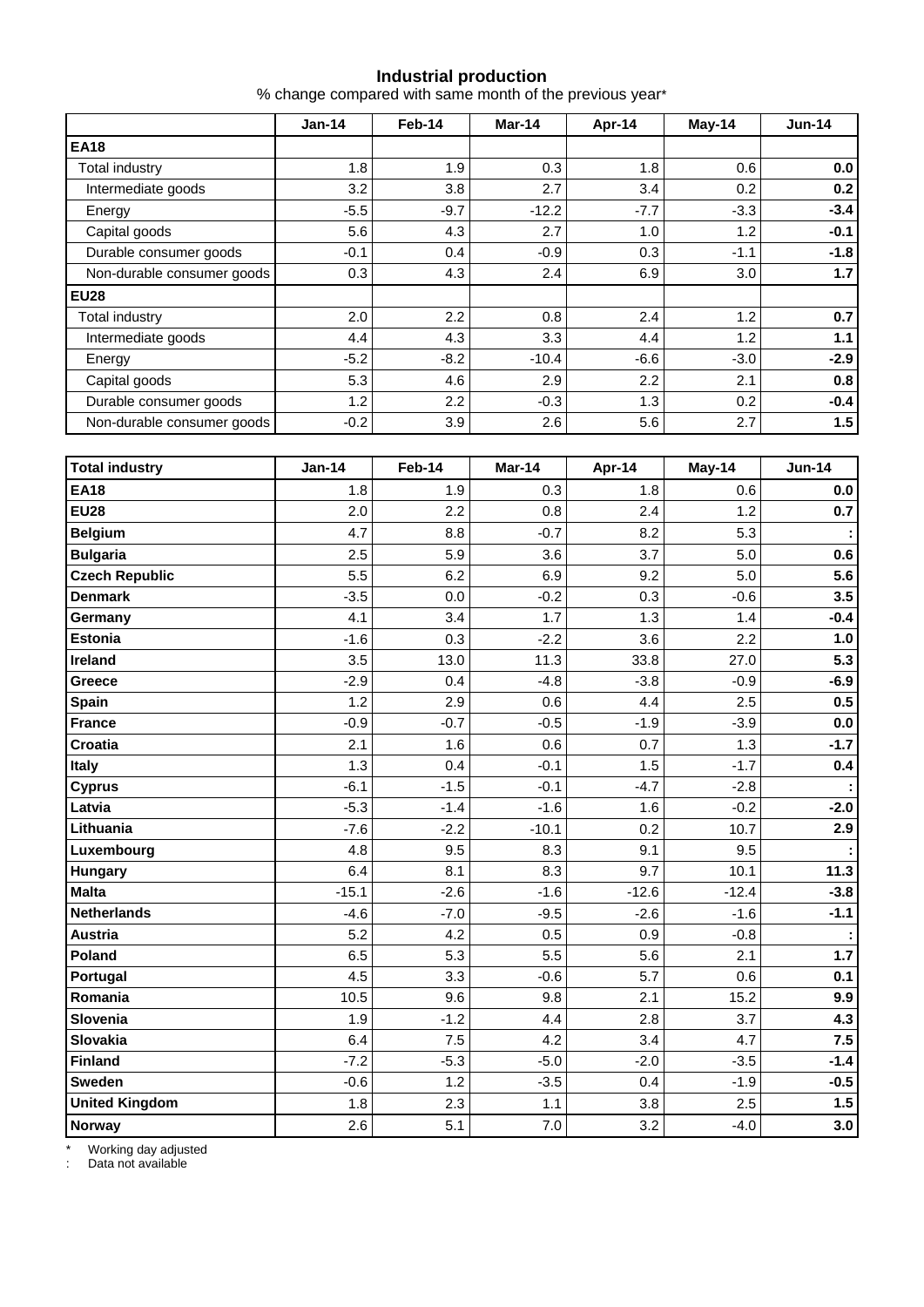#### **Production indices for total industry, working day and seasonally adjusted**  (base year 2010)

|                       | 06/13 | 07/13 | 08/13 | 09/13 | 10/13 | 11/13 | 12/13 | 01/14 | 02/14 | 03/14 | 04/14 | 05/14 | 06/14 |
|-----------------------|-------|-------|-------|-------|-------|-------|-------|-------|-------|-------|-------|-------|-------|
| <b>EA18</b>           | 100.5 | 99.7  | 100.6 | 100.6 | 100.2 | 101.5 | 101.1 | 101.2 | 101.3 | 100.8 | 102.0 | 100.8 | 100.5 |
| <b>EU28</b>           | 100.5 | 100.3 | 100.8 | 100.9 | 100.7 | 101.8 | 101.3 | 101.6 | 101.8 | 101.5 | 102.4 | 101.3 | 101.2 |
| <b>Belgium</b>        | 102.1 | 103.2 | 101.3 | 101.8 | 103.4 | 104.9 | 104.5 | 103.9 | 104.3 | 103.7 | 105.5 | 105.3 |       |
| <b>Bulgaria</b>       | 103.5 | 105.5 | 107.0 | 107.5 | 108.1 | 108.0 | 107.8 | 109.8 | 109.7 | 108.1 | 108.3 | 107.1 | 105.7 |
| <b>Czech Republic</b> | 103.5 | 104.3 | 107.6 | 105.7 | 107.5 | 107.7 | 108.4 | 108.0 | 109.6 | 109.9 | 111.0 | 109.3 | 109.4 |
| <b>Denmark</b>        | 100.0 | 103.5 | 101.3 | 103.7 | 105.7 | 102.4 | 100.2 | 100.7 | 101.1 | 103.2 | 103.1 | 100.8 | 103.2 |
| Germany               | 107.2 | 105.9 | 107.7 | 107.2 | 106.3 | 108.3 | 108.2 | 108.3 | 108.3 | 108.1 | 108.3 | 106.7 | 106.9 |
| <b>Estonia</b>        | 125.7 | 128.3 | 124.4 | 124.9 | 125.8 | 124.9 | 119.5 | 124.3 | 122.1 | 124.6 | 127.3 | 128.5 | 127.0 |
| Ireland               | 99.6  | 96.4  | 96.6  | 101.9 | 100.5 | 103.9 | 99.2  | 100.6 | 106.9 | 108.2 | 126.5 | 123.4 | 103.1 |
| <b>Greece</b>         | 93.0  | 87.6  | 90.1  | 88.5  | 87.8  | 85.1  | 89.4  | 87.9  | 88.8  | 86.4  | 87.9  | 87.5  | 86.5  |
| Spain                 | 90.2  | 89.8  | 90.4  | 90.8  | 89.9  | 90.8  | 90.9  | 90.9  | 91.5  | 91.0  | 92.4  | 91.6  | 90.8  |
| France                | 98.3  | 97.8  | 98.4  | 97.9  | 97.8  | 99.0  | 98.7  | 98.1  | 98.4  | 98.0  | 97.9  | 96.6  | 98.0  |
| Croatia               | 92.0  | 91.3  | 92.1  | 89.3  | 90.5  | 93.4  | 90.9  | 95.8  | 93.1  | 94.2  | 91.5  | 91.5  | 90.5  |
| <b>Italy</b>          | 91.7  | 91.4  | 91.1  | 91.4  | 92.0  | 92.2  | 91.4  | 92.4  | 91.9  | 91.6  | 92.1  | 91.0  | 91.8  |
| <b>Cyprus</b>         | 72.7  | 72.5  | 80.9  | 71.3  | 71.4  | 69.0  | 70.9  | 70.6  | 71.4  | 71.7  | 70.9  | 70.2  |       |
| Latvia                | 114.7 | 116.6 | 114.6 | 114.8 | 115.3 | 114.9 | 113.2 | 110.0 | 111.1 | 111.3 | 113.9 | 113.9 | 112.4 |
| Lithuania             | 108.5 | 111.7 | 115.5 | 113.8 | 120.5 | 114.5 | 112.9 | 110.0 | 112.5 | 108.6 | 114.4 | 116.5 | 113.4 |
| Luxembourg            | 90.6  | 93.5  | 95.6  | 95.9  | 96.2  | 98.0  | 102.8 | 97.2  | 100.6 | 98.4  | 101.0 | 100.3 |       |
| Hungary               | 104.2 | 105.7 | 106.1 | 107.6 | 107.4 | 108.0 | 106.3 | 109.9 | 111.2 | 111.9 | 114.5 | 113.8 | 115.8 |
| <b>Malta</b>          | 99.3  | 93.5  | 100.4 | 101.1 | 94.3  | 97.2  | 95.2  | 91.8  | 96.1  | 98.1  | 90.8  | 90.5  | 95.2  |
| <b>Netherlands</b>    | 97.5  | 96.4  | 98.8  | 99.6  | 96.7  | 100.0 | 97.8  | 96.0  | 94.8  | 93.8  | 97.3  | 99.4  | 96.4  |
| <b>Austria</b>        | 106.5 | 107.5 | 107.6 | 107.4 | 107.4 | 107.0 | 107.8 | 111.6 | 109.8 | 107.4 | 108.8 | 107.1 |       |
| Poland                | 111.0 | 112.3 | 112.5 | 112.3 | 113.0 | 114.7 | 111.8 | 114.5 | 113.4 | 113.9 | 114.7 | 112.8 | 113.3 |
| Portugal              | 93.8  | 91.0  | 94.8  | 94.6  | 94.3  | 96.1  | 94.8  | 95.3  | 94.9  | 90.9  | 97.0  | 93.9  | 92.8  |
| Romania               | 115.1 | 120.6 | 118.5 | 121.2 | 124.4 | 123.5 | 122.7 | 126.6 | 125.6 | 127.1 | 125.8 | 129.2 | 128.3 |
| Slovenia              | 99.5  | 98.9  | 99.1  | 98.7  | 99.3  | 99.1  | 101.8 | 100.7 | 100.2 | 102.3 | 102.4 | 102.1 | 103.3 |
| Slovakia              | 118.8 | 119.0 | 120.0 | 120.7 | 121.3 | 123.2 | 121.8 | 123.2 | 124.0 | 123.9 | 124.6 | 125.3 | 126.1 |
| <b>Finland</b>        | 94.5  | 96.3  | 96.0  | 95.7  | 95.7  | 95.8  | 95.5  | 92.3  | 92.4  | 93.3  | 93.2  | 92.9  | 93.2  |
| <b>Sweden</b>         | 95.3  | 98.3  | 94.5  | 95.0  | 93.1  | 97.5  | 96.6  | 96.3  | 97.5  | 95.2  | 96.6  | 93.5  | 94.8  |
| <b>United Kingdom</b> | 96.6  | 96.7  | 95.8  | 96.8  | 96.8  | 96.7  | 97.1  | 96.9  | 97.8  | 97.9  | 98.2  | 97.5  | 97.8  |
| <b>Norway</b>         | 94.7  | 98.3  | 94.0  | 93.8  | 91.5  | 93.1  | 93.7  | 94.8  | 95.5  | 97.5  | 97.1  | 91.3  | 96.5  |